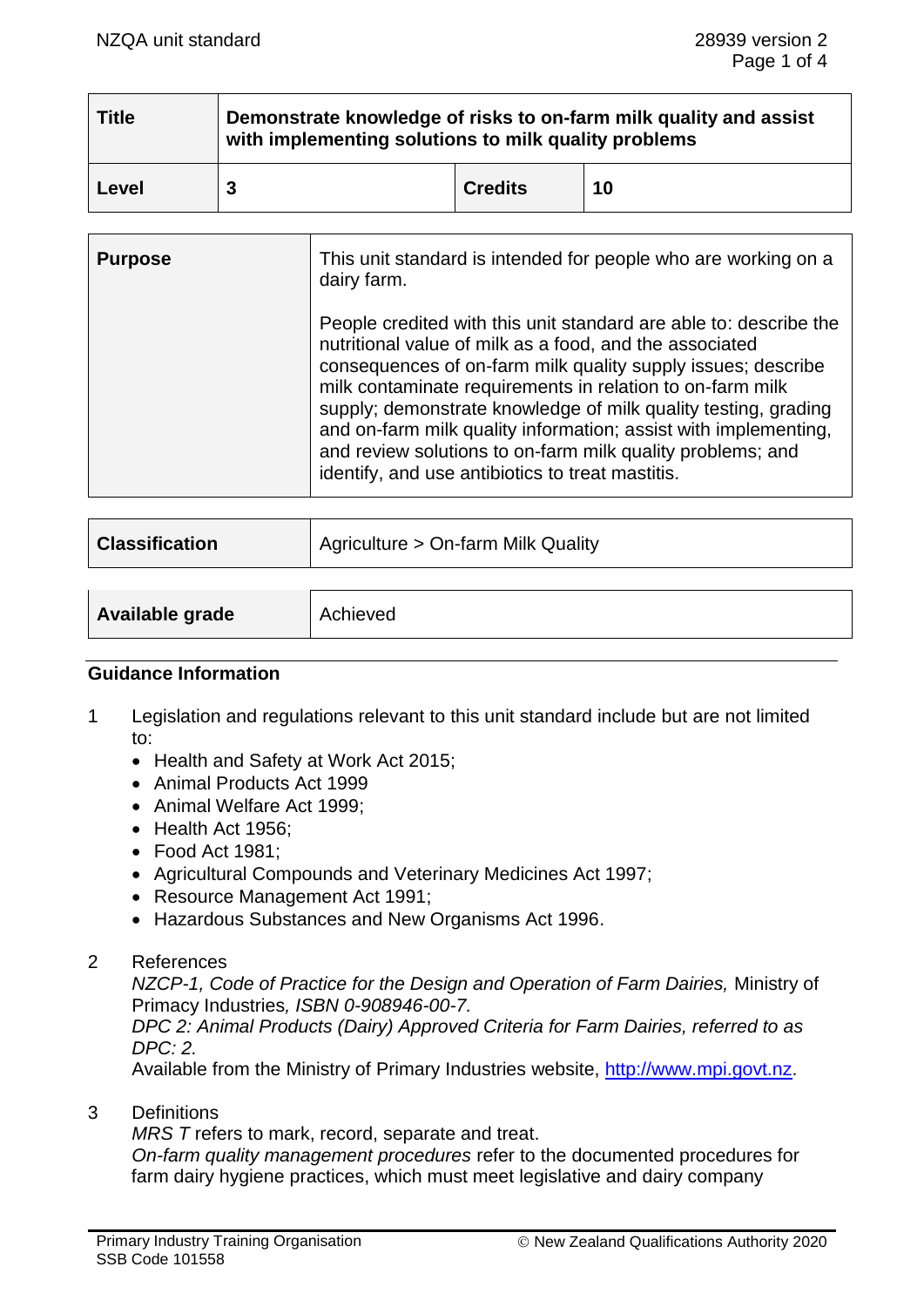requirements. On-farm quality management procedures are available from all dairy companies.

*RMT* refers to rapid mastitis test.

*Workplace procedures* refer to the verbal or written instructions to staff on procedures for animal health, welfare, and management.

# **Outcomes and performance criteria**

## **Outcome 1**

Describe the nutritional value of milk as a food, and the associated consequences of onfarm milk quality supply issues.

## **Performance criteria**

- 1.1 Describe the nutritional value of milk as food for human consumption.
- 1.2 Describe the consequences of on-farm milk quality supply issues from a global, national and on-farm perspective.

## **Outcome 2**

Describe milk contaminate requirements in relation to on-farm milk supply.

## **Performance criteria**

- 2.1 Describe contaminates that can influence on-farm milk quality.
	- Range contaminates include but are not limited to  $-$  cow, land, dairy feeding, milk harvesting, other activities; evidence of one from each contaminate source.
- 2.2 Describe agrichemical withholding period in terms of on-farm milk quality.
- 2.3 Describe agrichemical storage requirements for a farm dairy.

## **Outcome 3**

Demonstrate knowledge of milk quality testing, grading and on-farm milk quality information.

### **Performance criteria**

- 3.1 Identify and describe the purpose of milk quality tests.
	- Range must include bactoscan, thermoduric, coliform, inhibitory substances, sediment, senses, freezing point, somatic cell count (SCC), colostrum, temperature, aflatoxic, DDE/DDT residue, detergent residue.
- 3.2 Describe the grading system used to assess milk quality.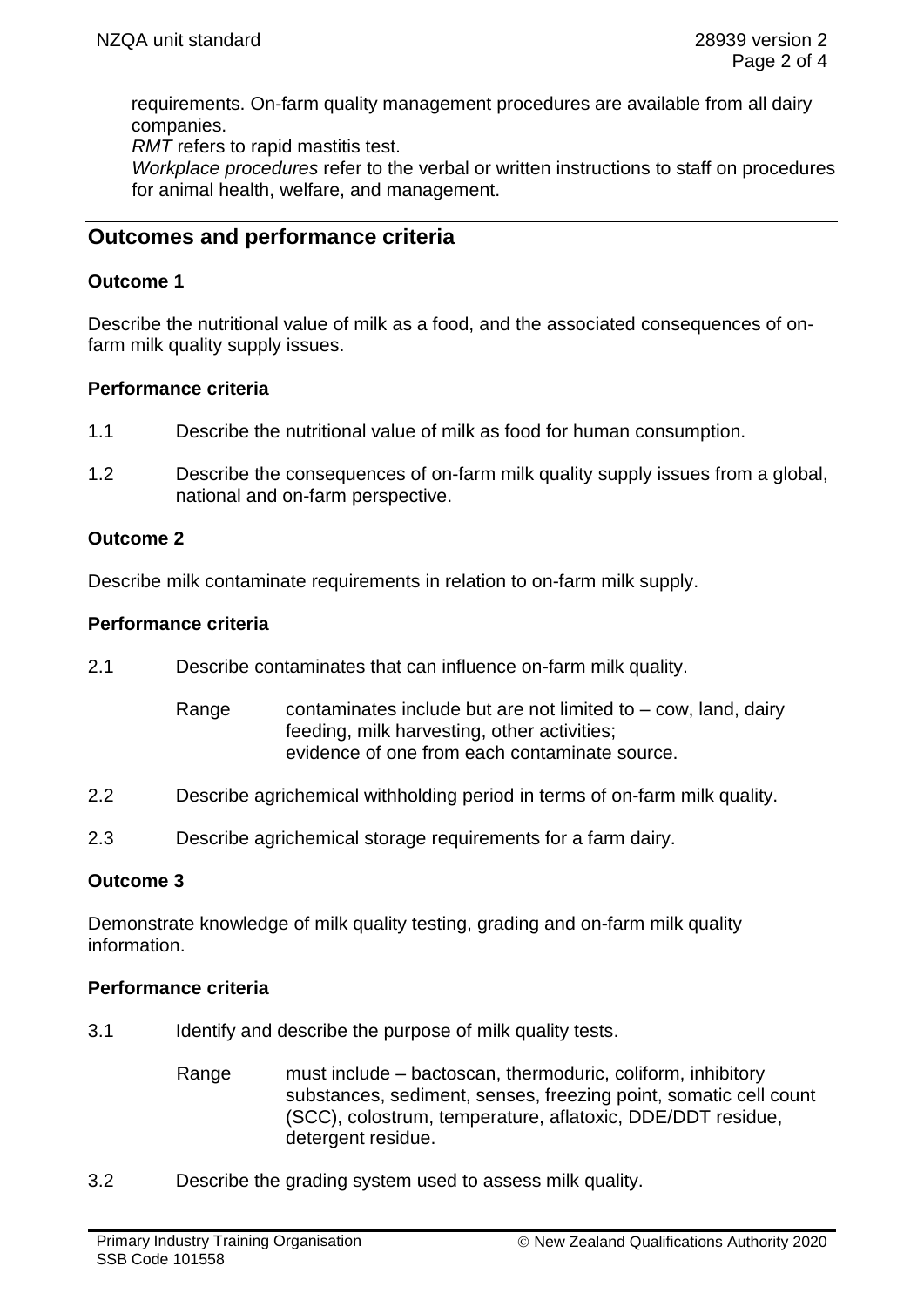3.3 Interpret on-farm milk quality information provided by a dairy processing company to identify milk quality problems.

### **Outcome 4**

Assist with implementing, and review solutions to on-farm milk quality problems.

Range at least four solutions are required.

#### **Performance criteria**

- 4.1 Identify a solution for each milk quality problem.
- 4.2 Assist with implementing each solution in accordance with workplace procedures.
- 4.3 Review effectiveness of the implemented solution after an agreed period.

### **Outcome 5**

Identify, and use antibiotics to treat mastitis.

#### **Performance criteria**

- 5.1 Identify subclinical mastitis using somatic cell count information and the RMT.
- 5.2 Identify clinical mastitis in accordance with workplace procedures and treat by applying MRS T principles.
- 5.3 Apply antibiotic treatment according to label and veterinarian instructions.
- 5.4 Comply with label instructions in terms of antibiotic withholding period.
- 5.5 Store antibiotics in accordance with on-farm quality management procedures.

| <b>Replacement information</b> | This unit standard replaced unit standard 23791. |  |
|--------------------------------|--------------------------------------------------|--|
|                                |                                                  |  |
| <b>Planned review date</b>     | 31 December 2024                                 |  |

#### **Status information and last date for assessment for superseded versions**

| <b>Process</b> | <b>Version</b> | <b>Date</b>      | <b>Last Date for Assessment</b> |
|----------------|----------------|------------------|---------------------------------|
| Registration   |                | 16 July 2015     | 31 December 2022                |
| Review         | 2              | 27 February 2020 | N/A                             |